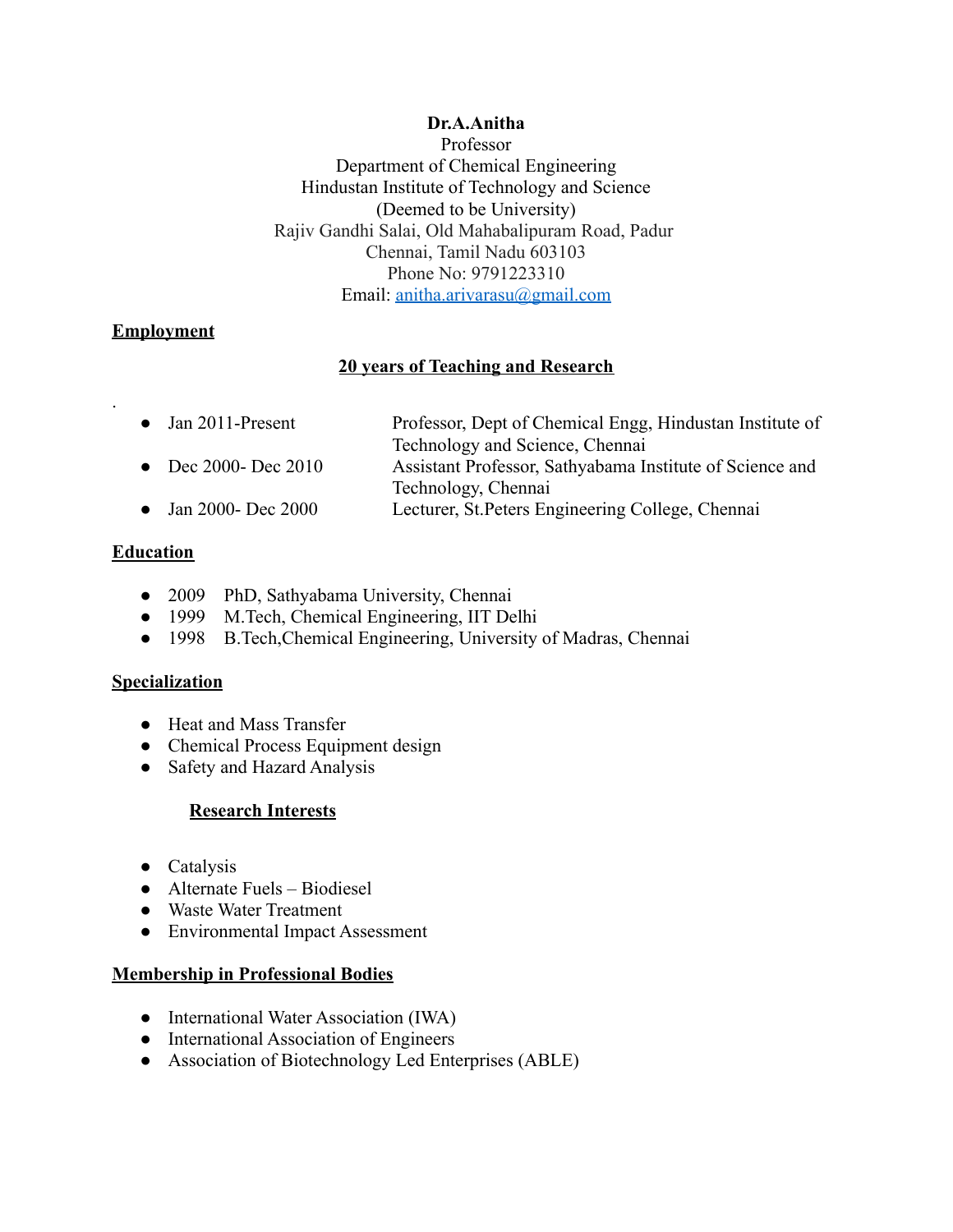#### **Reviewer for Journals:**

- Biomass and Bioenergy, Elsevier
- Biofuels, Taylor & Francis
- Fuel, Elsevier
- Applied energy, Elsevier
- Clean Technologies and Environmental Policy, Springer
- Materials Today Proceedings, Elsevier

## **Sponsored Research**

**Funding organization:** Department of Science and Technology **Title of the Project:** Nanoparticles of TPA and CsTPA for biodiesel production from used cooking oils with high acid value **Project duration:** 3 Years (2014-2017) **Project Amount Sanctioned:** 25 lakhs

## **Ongoing Research**

- 1. Biosynthesis and characterization of silver nanoparticles and its antidiabetic activity
- 2. In silico analysis of silver nanoparticles for drug designing
- 3. Anticancer activities of natural products Probiotic herbal curd
- 4. Chromium reduction in tannery effluent using MFC with SPEEK as a proton exchange membrane
- 5. Influence of green synthesized calcium oxide in biodiesel performance.

## **Guest Lectures /Invited Talks Delivered**

Keynote Speaker: International conference on "Materials Engineering and Characterization, 8-10 May 2019, Adhi college of engineering and technology, Kanchipuram district.

Keynote Speaker: National Seminar on "Occupational Safety and Health : Ventilation and Heat Stress" held on June 19, 2018 at the, Regional Labour Institute ( RLI), Chennai.

Invited Talk: " Heteropolyacids – An Alternative Route to produce Ecofriendly Biodiesel" at a Workshop on Biofuels and Combustion Research held at NIT Trichy on September 29, 2016.

Invited Talk: " Role of Solid Acid Catalysts in Biodiesel Production" at Biodiesel Training Programme ( RENEW 2015) held on June 29, 2015 at Sathyabama Institute of Science and Technology, Chennai.